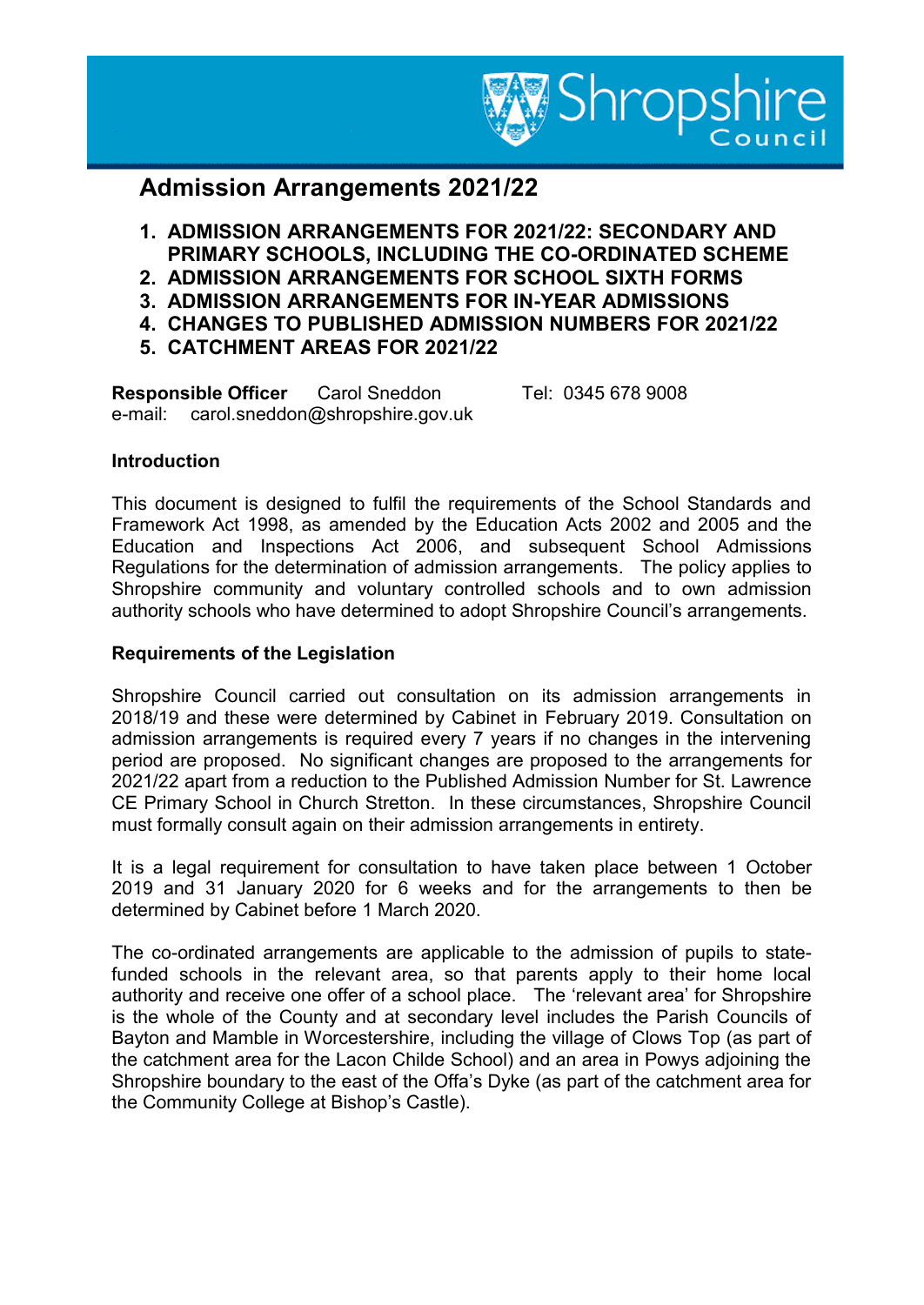# **(1) Admission Arrangements for 2021/22**

# **Secondary**

The oversubscription criteria for rural secondary community and voluntary controlled schools in North and South Shropshire are as follows (**schools that are an admission authority in their own right may determine their own arrangements**):

Children who have an Education Health and Care Plan, which names the school which the child should attend because their needs can be met best by that particular school, will be offered places before other children. After that places will be offered up to the admission number in the following priority order:

# **Priority 1:**

Looked after Children and children who were Looked After but ceased to be so because they were adopted.

a) Looked after children and children who were previously looked after in England (being provided with accommodation by a local authority in England in the exercise of their social services functions) but immediately after being looked after became subject to adoption, a child arrangements order, or special guardianship order.

b) Children who appear to Shropshire Council to have been in state care outside of England (accommodated by a public authority, a religious organisation or any other provider of care whose sole purpose is to benefit society) and ceased to be in state care as a result of being adopted, subject to a child arrangements order, or special guardianship order.

# **Priority 2:**

Very exceptionally, priority may be given to a child who has a particular health reason requiring them to attend a specific school. This will only be allowed if parents/carers can provide written evidence from a medical professional that in the view of the local authority confirms that attending that particular school is essential to the medical well-being of the child. The Council reserves the right to contact medical professionals to ascertain the relevance of the medical condition.

# **Priority 3:**

Children living inside the catchment area will have next priority. If there are not enough places for all the children living in the catchment area, we will look at the following two criteria:

1) Priority will be given to children living within the catchment area who will have an older sibling of compulsory school age  $(11 - 16)$  at the school on the day they are due to start there.

2) After that, priority will be given to other children who live within the catchment area.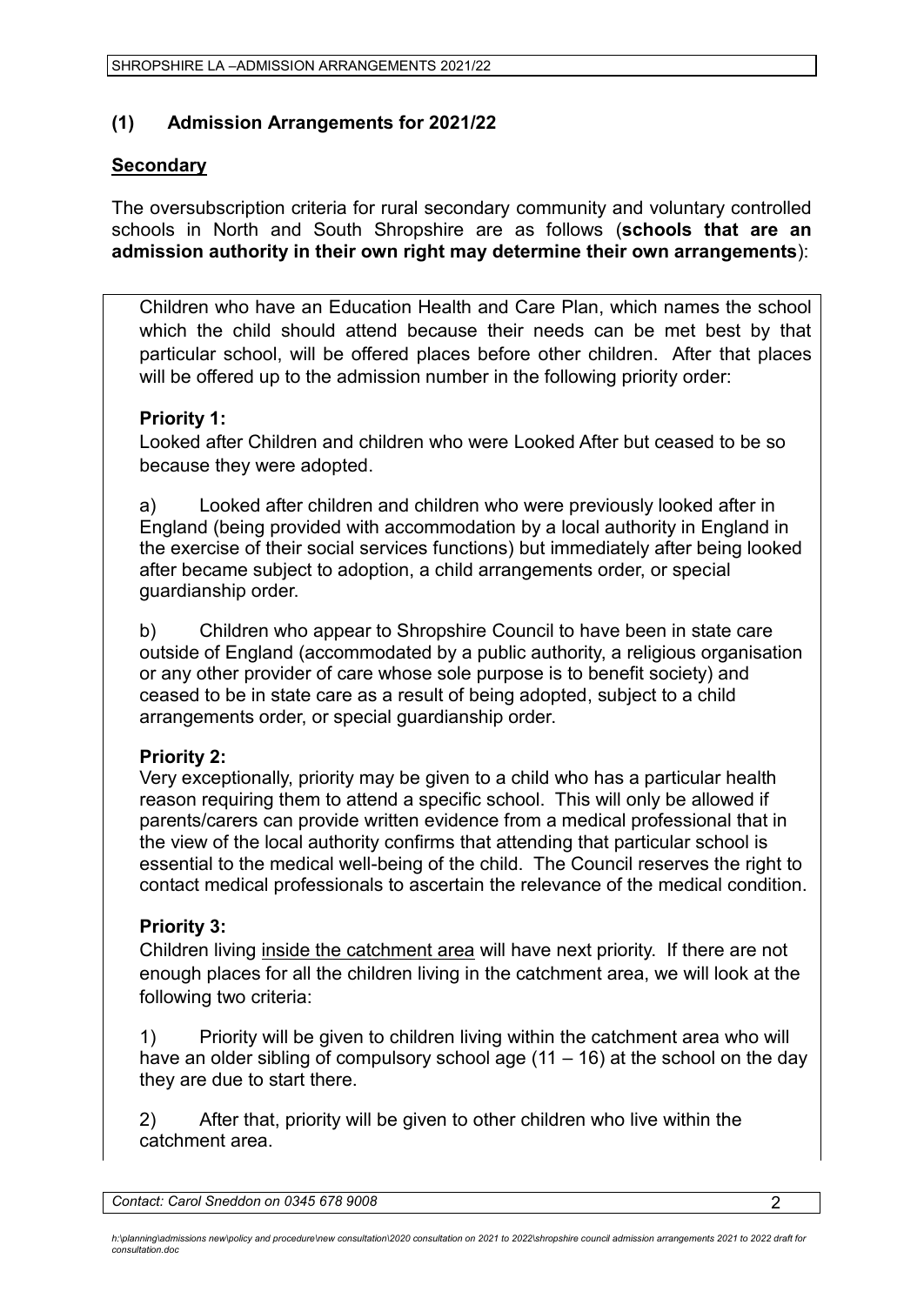## **Priority 4:**

Any places that are left will be offered to children who live outside the catchment area. If there are not enough places for all of them, we will look at the following criteria:

1) Priority will be given to children living outside the catchment area who will have an older sibling of compulsory school age  $(11 - 16)$  at the school on the day they are due to start there.

2) Next, priority will be given to children living outside the catchment area, who have attended a state-funded primary school that lies within the secondary school's catchment area, for more than a whole academic year immediately prior to transfer. (See appendix)

3) Finally, all other children who live outside the catchment area.

If, within any of the above categories, there are more applications than there are places available, priority will be given on the basis of distance measured as a straight line on a computerised mapping system between the home address and the nearest appropriate entrance gate of the school by pinpointing their eastings and northings. The shortest distance will be given priority. Where two addresses are within the same block of flats, the lowest number of flat or nearest the ground floor will be deemed to be the nearest in distance.

(**Schools that are an admission authority in their own right may determine their own arrangements.**) Details of the admission arrangements for all own admission authority schools can be found on the school's own website and on Shropshire Council's website in the "*Parents' Guide to Education in Shropshire*" .

**Please note that all Shrewsbury Secondary Schools are now academy schools and are therefore eligible to determine their own admission arrangements. This includes a "nearest school" test which is fully explained with a diagram in the** *"Parents' Guide to Education in Shropshire"* **booklet.**

## **Notes which apply to the oversubscription criteria:**

Catchment area maps can be viewed on the General Map viewer available from 'Maps' at the foot of the website www.shropshire.gov.uk or, in case of doubt, individual addresses can be checked by contacting the Admissions Team. Published admission numbers are listed in the Parents' Guide to Education booklet.

The definition of a sibling is the brother or sister, stepbrother or stepsister, halfbrother or half-sister living at the same address as part of the same family unit and of compulsory school age (i.e.  $5 - 16$  years). Adopted and foster siblings are also included. Older siblings must still be attending the school on the date the younger sibling is due to start there. However, cousins or other relatives who take up residence in the home will not be given priority under the sibling criterion. In the case of twins or triplets from the same address the school will endeavour to admit both or all siblings.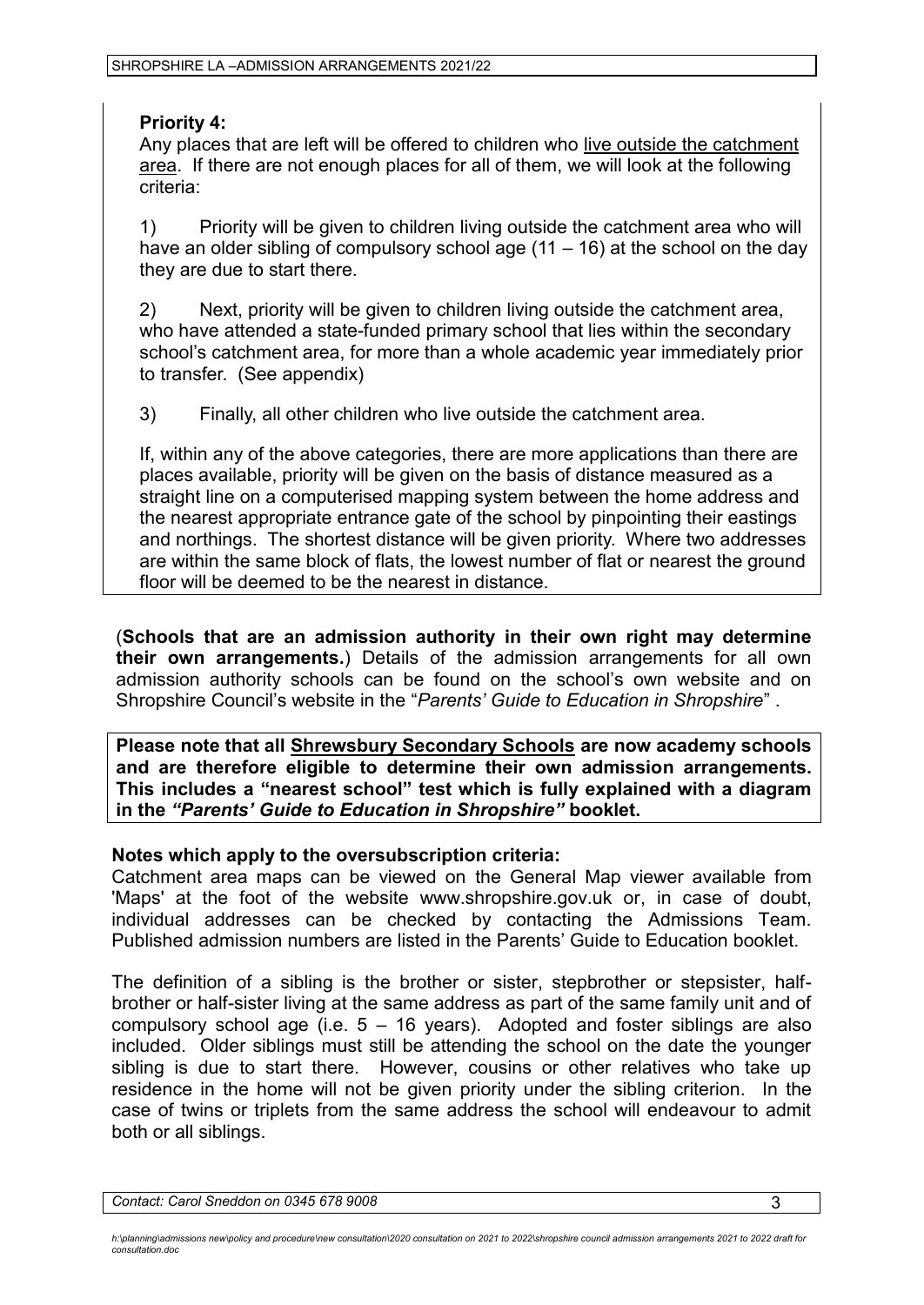All applicants are required to give correct information about the genuine residential address of the child. This is normally expected to be with the parent/carer who has care of the child for the majority of the time (that is school nights during the week in term time) but where care is shared equally, the home address will be determined by which parent receives the relevant Child Benefit.

In the event that two individual applications are exactly the same after all other criteria have been taken into account a tie breaker will be used. This will be by random allocation and overseen by an independent party not connect with the admissions process.

There is no cost associated with the admissions process to Shropshire Local Authority maintained schools.

Parents may request that their child defers transfer to secondary school in a later cohort. Such requests should be made in writing to the local authority by the closing date for applications (31 October) in the age-appropriate application year. Requests will be considered by the admission authority on the basis of the individual circumstances of each case and in the best interests of the child concerned.

## **Co-ordinated Admission Arrangements for 2021/22 – Secondary**

Shropshire Council operates co-ordinated arrangements with other admission authorities in Shropshire (such as academies) and all neighbouring English LAs. Welsh LAs are not currently part of the formal co-ordinated proposals; however, we communicate with Powys, Wrexham and Denbighshire over the allocation of places.

The Admissions Code of Practice requires LAs to use a national date of 1 March each year or next working day for allocating all secondary school places. Therefore the allocation date for 2021/22 will be **1 March 2021**. All parents living within Shropshire are required to use a common application process, which seeks three ranked preferences. All applications must be made to the home LA including applications to academies (which retain the responsibility for their own admission policy). Under the co-ordinated scheme, all Year 6 pupils only receive **one offer of a secondary place, on 1 March** (or next working day)**, via their home LA and not from the LA in which the school is located**. Shropshire operates an equal preference scheme, therefore, where more than one school may have places available, applicants will be offered a place at the school which appears highest on their list of preferences. Parents from other neighbouring authorities may also apply to Shropshire schools, but must do so via their own Authority. Such applications will be notified to Shropshire and considered under the appropriate admissions criteria. The full timetable applicable to both schools and admissions authorities for the exchange of information will be published on the website in advance of the relevant year.

## Service Families:

Shropshire Council works with service families to remove potential disadvantage for service children. This is in accordance with Paragraphs 2.15 and 2.18 of the School Admissions Code.

*Contact: Carol Sneddon on 0345 678 9008* 4

h:\planning\admissions new\policy and procedure\new consultation\2020 consultation on 2021 to 2022\shropshire council admission arrangements 2021 to 2022 draft for *consultation.doc*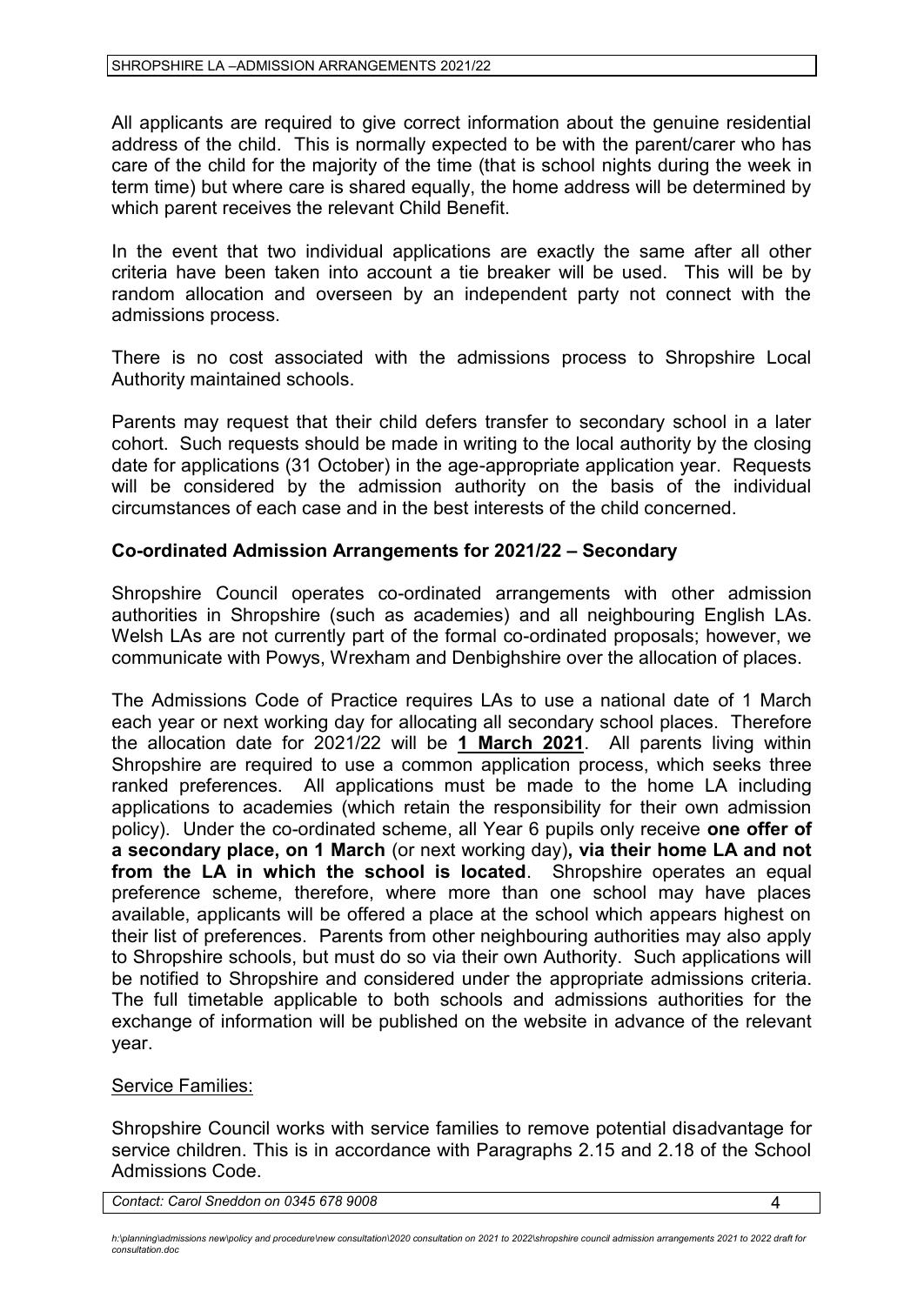Applications from service families without a Shropshire address will be accepted by Shropshire Council if accompanied by a posting order or an official letter with a relocation date to the Shropshire LA area. In these circumstances, a Unit postal address or quartering area address will be used when considering an application against oversubscription criteria.

If applications are received in time for inclusion in the main admissions round, no disadvantage will be incurred, and the application will be considered alongside all other applicants. If, due to the timing of a posting, the application is received too late to be considered for national offer day but the applicant would have been eligible for a place had the application been received on time, a place will be offered at the school. Where application is made for an oversubscribed school that is not the designated catchment school for the service address, it is likely that the application would be declined and parents would be informed of their right to appeal along with the offer of a place at the catchment school.

### Late Applications:

The online application facility will close at midnight on the closing date (31 October). Application forms will then be available for late applicants. It will not be possible to consider any late applications or changes to the original preferences where a school is oversubscribed, unless there are some exceptional circumstances evidenced, such as a house move or exceptional difficulties caused by a family bereavement. Up until the beginning of February we shall endeavour to include such exceptional cases in the allocation process but no guarantees can be given. Any other application received after the beginning of February will not be considered for oversubscribed schools, but an offer made of the highest available preference school or the nearest available Shropshire school to the home address. Late applications may be considered as part of the review process.

#### Applicants who do not receive an offer for any of their preferred schools:

The LA endeavours to accommodate as many first preferences as possible. However, where this cannot be achieved the LA will consider the applicant's second preference, giving it equal weighting with all other first preferences for that school. If the second preference is also unavailable, then the third preference will be considered in the same way as above. Where there are a small number of applicants resident within the county who do not receive any of their preferred schools, they will be offered a place at the nearest school to their home address with places available within the LA. Parents or carers may then be responsible for their child's transport arrangements as the offer of a place does not confer any right to free transport, eligibility for which is completely different to admission.

Where no application is received for a known child at a local primary school, that parent will be informed by letter that no school place has been allocated, and will be asked to inform the LA of what arrangements they are intending to make for their child. Where no response is received, we may follow this up by a home visit by an Education Welfare Officer.

h:\planning\admissions new\policy and procedure\new consultation\2020 consultation on 2021 to 2022\shropshire council admission arrangements 2021 to 2022 draft for *consultation.doc*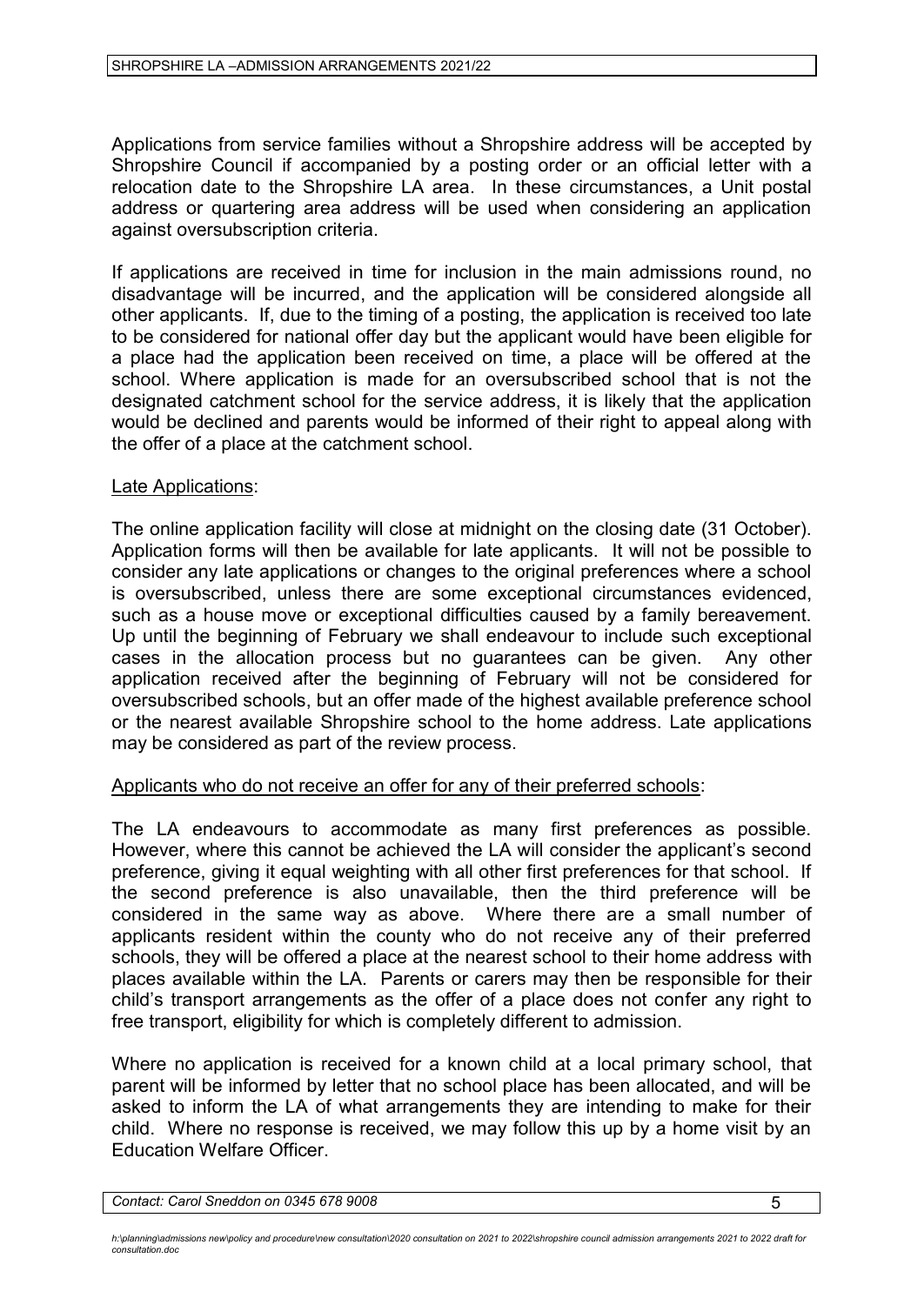### Unsuccessful Applicants:

Where applicants cannot be offered their first preference they will be informed of their right to appeal. If they are not satisfied with the place offered they will be able to request an appeal and pending the appeal their name will be included on a waiting list. Applicants who no longer wish to accept places offered will also be asked to notify the LA of their intention to decline an offer by the response date and inform the LA of the educational arrangements they are making for their child. Applicants who were too late to be included in the main allocation process and were not able to be offered a school place on offer day will be included in the waiting list. The reallocation of any vacancies to people on the waiting lists will commence in late March. Where a place becomes available the same oversubscription criteria will be used. Where applicants requesting an appeal are residents in a neighbouring authority, that authority will be informed if a place can be offered.

### Right of Appeal:

After the review, those on the waiting lists who cannot be offered a place can proceed to the appeal stage. Appeals will be heard by an independent panel within 40 school days. The decision of the panel is binding on all parties. Where appeals from parents resident in neighbouring authorities are upheld, the relevant LA will be informed.

### Waiting Lists:

After appeals, the waiting list, held in order of oversubscription criteria, continues to operate for the first term of the academic year of admission. The following parents will be automatically included on a waiting list, unless they specifically decline:

- Parents who have been unsuccessful at the main round of appeals for admission at the start of Year 7 (secondary school).
- Any new applicants for such places who have moved into the oversubscribed school's area subsequent to the date of appeals for these places.

If any vacancies arise, places will be offered to applicants included on the waiting list in strict accordance with normal published oversubscription criteria. If a place can be offered the applicant will be expected to take up the place within 6 school weeks or by the start of the next half term, whichever is the earliest date. If an offer of a place is refused, the name will be removed from the waiting list. At the end of first term of the academic year of admission, the local authority will cease to operate a waiting list. Any further new applications will be treated as mid-term admission applicants.

## Fraudulent or Misleading Information

See page 12/13.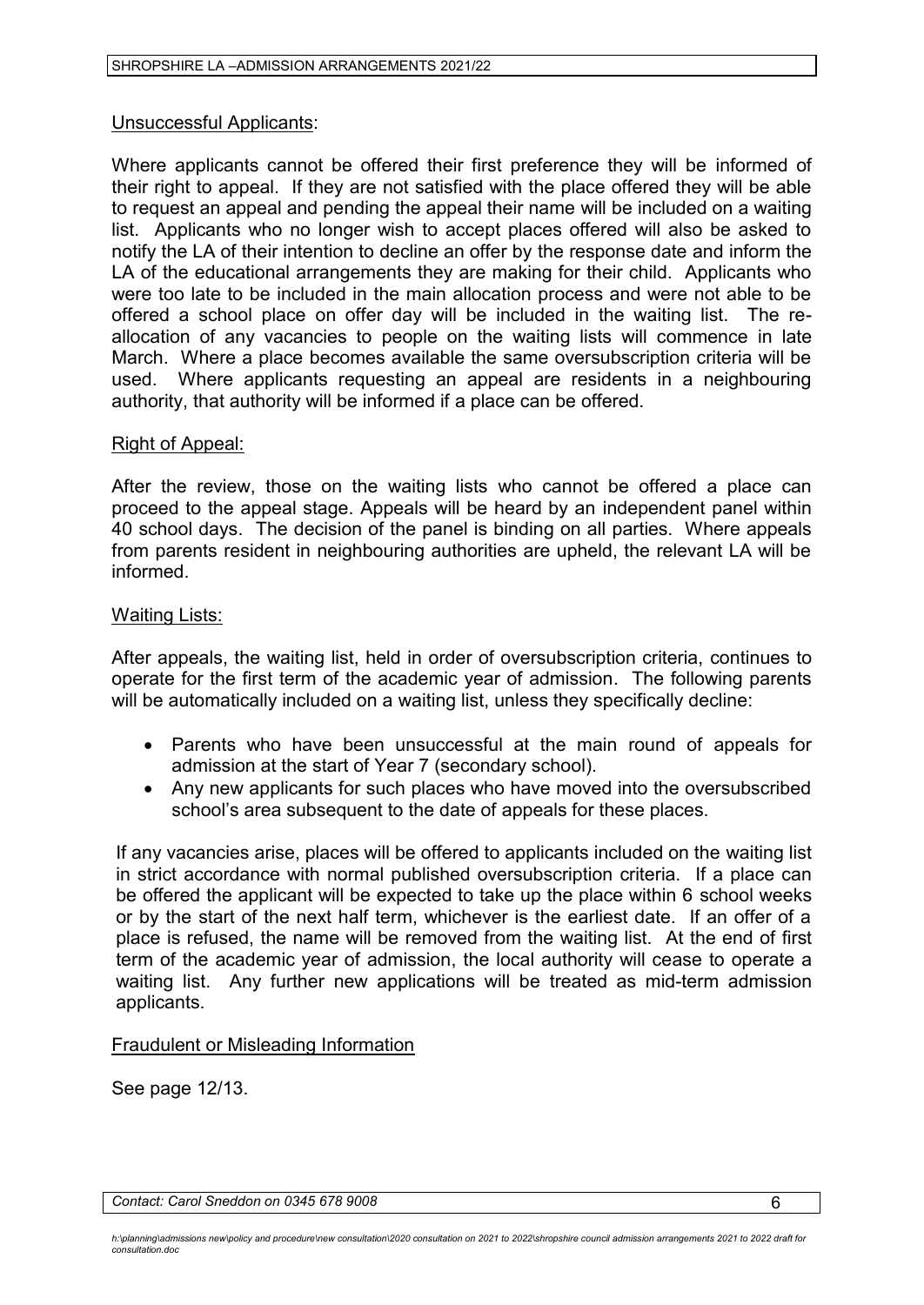# **Primary**

A separate application must be made to transfer from nursery to primary school.

For entry to school in 2021/22, the national offer day for primary school applications for all English local authorities will be **16 April 2021**.

All children in Shropshire are entitled to start school full-time in the September following their fourth birthday. Parents may also defer entry to school until later in the year or until their child reaches compulsory school age (the term following their child's fifth birthday) or elect for their child to attend part-time. Where summer born children defer entry to September they will normally be admitted into Year 1 (not Reception) and will need to make a separate application, unless a formal deferral has been agreed. (Please see information below.) Previous applications cannot be held over into a different academic year; a fresh application must be made.

Parents may request a formal deferral for their child to begin Reception in a later cohort. Such requests should be made in writing to the local authority by the closing date for applications (15 January) in the age-appropriate application year. Requests will be considered by the admission authority on the basis of the individual circumstances of each case and in the best interests of the child concerned.

The oversubscription criteria for all Community and Voluntary Controlled Primary Schools for 2021/22 are as follows. **(N.B - Schools that are an admission authority may have determined their own arrangements):**

Children who have an Education Health and Care Plan, which names the school which the child should attend because their needs can be met best by that particular school, will be offered places before other children. After that places will be offered in the following priority order:

## **Priority 1:**

Looked after Children and children who were Looked After but ceased to be so because they were adopted.

a) Looked after children and children who were previously looked after in England (being provided with accommodation by a local authority in England in the exercise of their social services functions) but immediately after being looked after became subject to adoption, a child arrangements order, or special guardianship order.

b) Children who appear to Shropshire Council to have been in state care outside of England (accommodated by a public authority, a religious organisation or any other provider of care whose sole purpose is to benefit society) and ceased to be in state care as a result of being adopted, subject to a child arrangements order, or special guardianship order.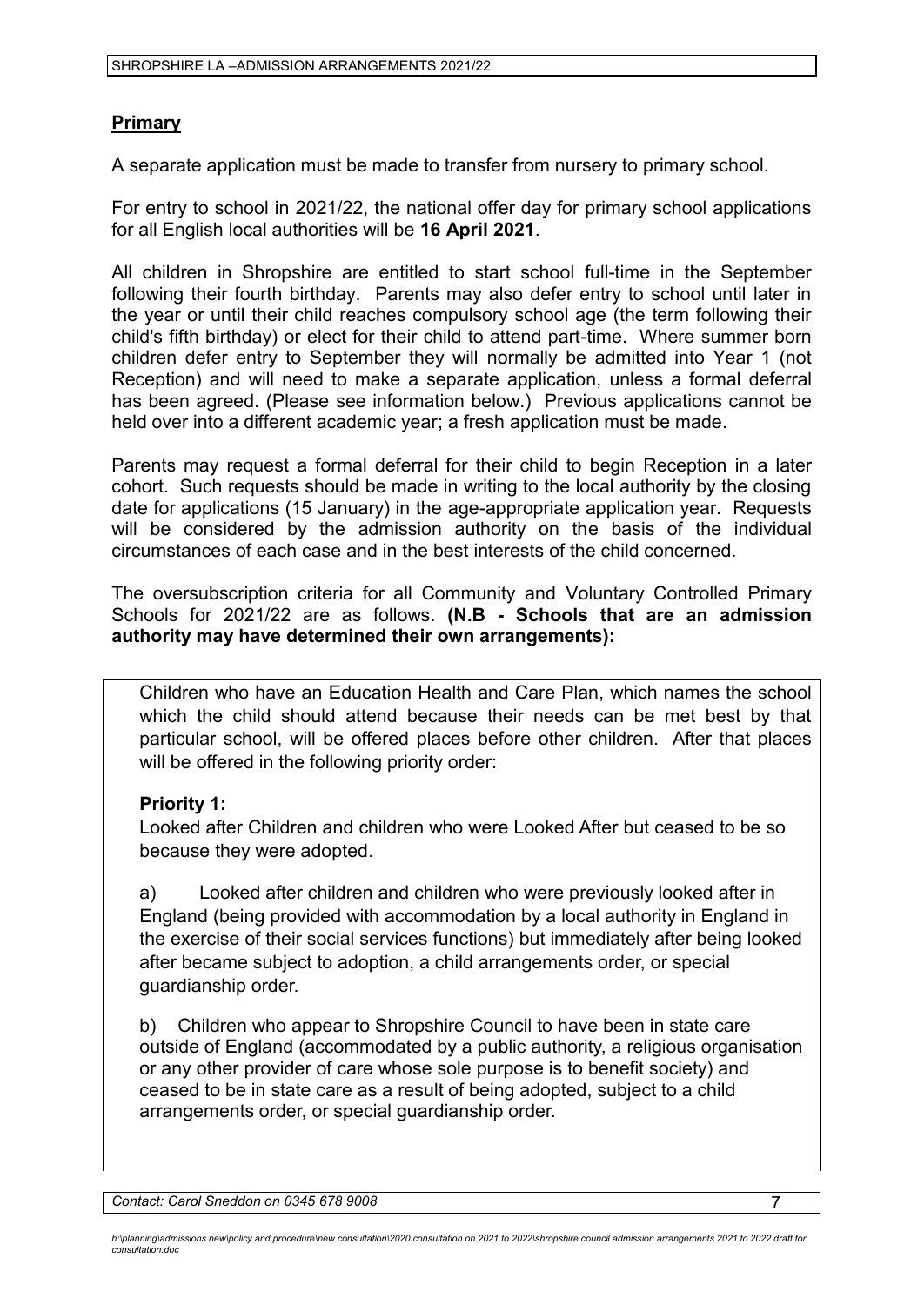# **Priority 2:**

Very exceptionally, priority may be given to a child who has a particular health reason requiring them to attend a specific school. This will only be allowed if parents/carers can provide written evidence from a medical professional that in the view of the local authority confirms that attending that particular school is essential to the medical well-being of the child. The Council reserves the right to contact medical professionals to ascertain the relevance of the medical condition.

# **Priority 3:**

Children living inside the catchment area will have next priority. If there are not enough places for all the children living in the catchment area, we will look at the following two criteria:

1) Priority will be given to children living within the catchment area who will have an older sibling at the school on the day they are due to start there.

2) After that, priority will be given to other children who live within the catchment area.

# **Priority 4:**

After that, any places that are left will be offered to children who live outside the catchment area. If there are not enough places for all of them, we will look at the following two criteria:

1) Children living outside the catchment area who will have an older sibling at the school on the day they are due to start there.

2) After that other children who live outside the catchment area.

For admission purposes all distances are measured by the Admissions Team as a straight line distance on a computerised mapping system between the home address and the nearest entrance gate of the school by pinpointing their eastings and northings. The shortest distance will be given priority. Where two addresses are within the same block of flats, the lowest number of flat or nearest the ground floor will be deemed to be the nearest in distance. (Please see tiebreaker below.)

# **Notes:**

Catchment area maps can be viewed on the General Map viewer available from 'Maps' at the foot of the website www.shropshire.gov.uk or, in case of doubt, individual addresses can be checked by contacting the Admissions Team. Published admission numbers are listed in the Parents' Guide to Education booklet.

The definition of a sibling is the brother or sister, stepbrother or stepsister, halfbrother or half-sister living at the same address as part of the same family unit and of compulsory school age (i.e.  $5 - 16$  years). Adopted and foster siblings are also included. Older siblings must still be attending the school on the date the younger

h:\planning\admissions new\policy and procedure\new consultation\2020 consultation on 2021 to 2022\shropshire council admission arrangements 2021 to 2022 draft for *consultation.doc*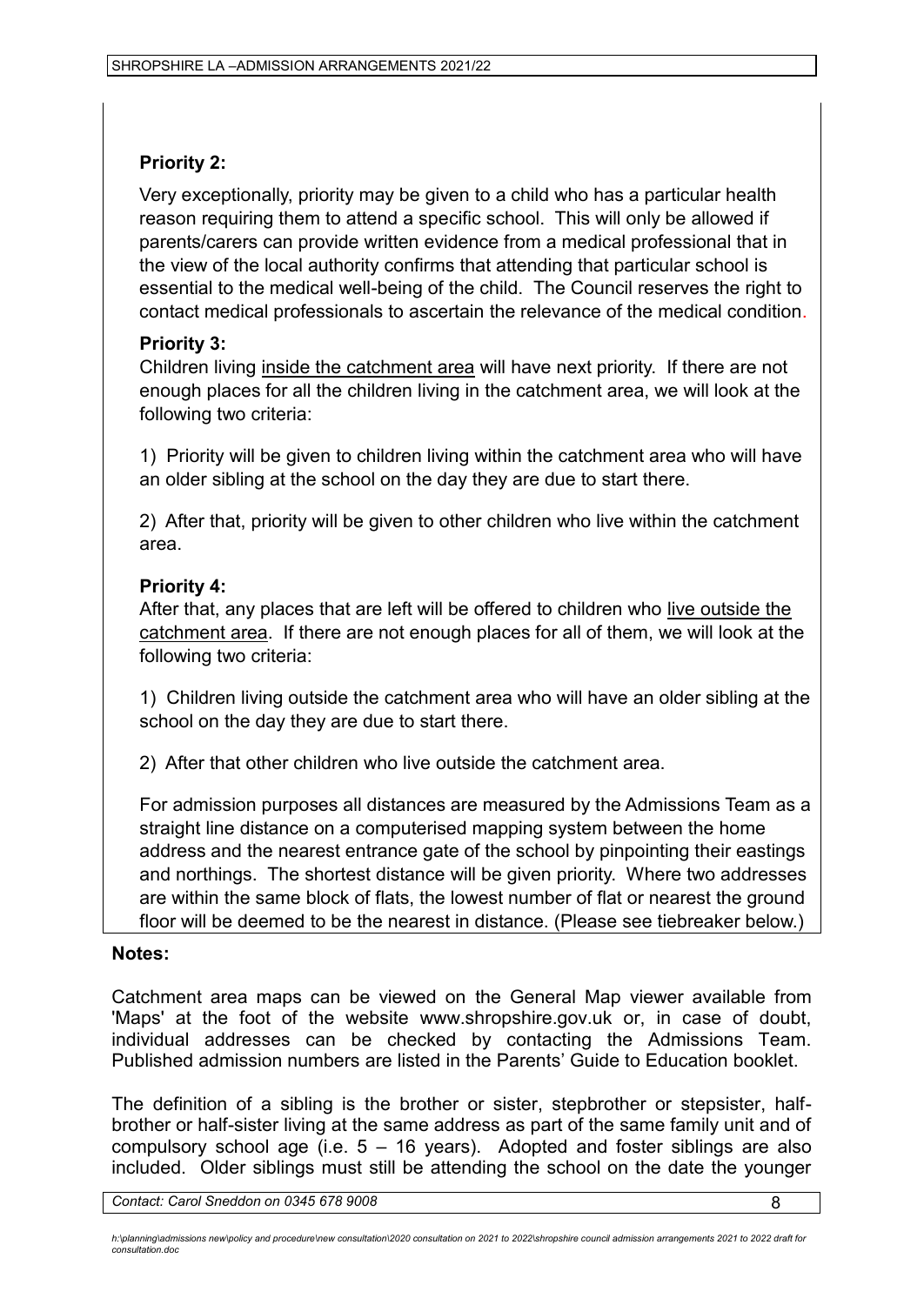sibling is due to start there. However, cousins or other relatives who take up residence in the home will not be given priority under the sibling criterion. In the case of twins or triplets from the same address the school will endeavour to admit both or all siblings.

In the event that two individual applications are exactly the same after all other criteria have been taken into account a tiebreaker will be used. This will be by random allocation and overseen by an independent party not connect with the admissions process.

There is no cost associated with the admissions process to Shropshire Local Authority maintained schools.

## **Co-ordinated Admission Arrangements for 2021/22 – Primary**

Shropshire Council operates co-ordinated arrangements with other admissions authorities in Shropshire (such as academies) and all neighbouring English LAs. Welsh LAs are not part of the formal primary co-ordinated proposals.

The national allocation date across England for 2021/22 will be **16 April 2021**. All parents living within Shropshire are required to use a common application process, which seeks three ranked preferences. All applications must be made to the home LA including applications to academies (who have responsibility for their own admission policy). Under the co-ordinated scheme, all children applying for Reception places in infant and primary schools and for year 3 in junior schools receive only **one offer, on 16 April** (or next working day)**, via their home LA and not from the LA in which the school is located**. Shropshire operates an equal preference scheme; therefore, where more than one school may have places available, applicants will be offered a place at the school which appears highest on their list of preferences. Parents from other English neighbouring authorities may also apply to Shropshire schools, but must do so via their own authority. Such applications will be notified to Shropshire and considered under the same admissions criteria. The full timetable applicable to both schools and admissions authorities for the exchange of information will be published on the website in advance of the relevant year.

#### Service Families:

Shropshire Council works with service families to remove potential disadvantage for service children. This is in accordance with Paragraphs 2.15 and 2.18 of the School Admissions Code.

Applications from service families without a Shropshire address will be accepted by Shropshire Council if accompanied by a posting order or an official letter with a relocation date to the Shropshire LA area. In these circumstances, a Unit postal address or quartering area address will be used when considering an application against oversubscription criteria. Children of service families are permitted exceptions to the infant class size restriction of 30 pupils per class.

h:\planning\admissions new\policy and procedure\new consultation\2020 consultation on 2021 to 2022\shropshire council admission arrangements 2021 to 2022 draft for *consultation.doc*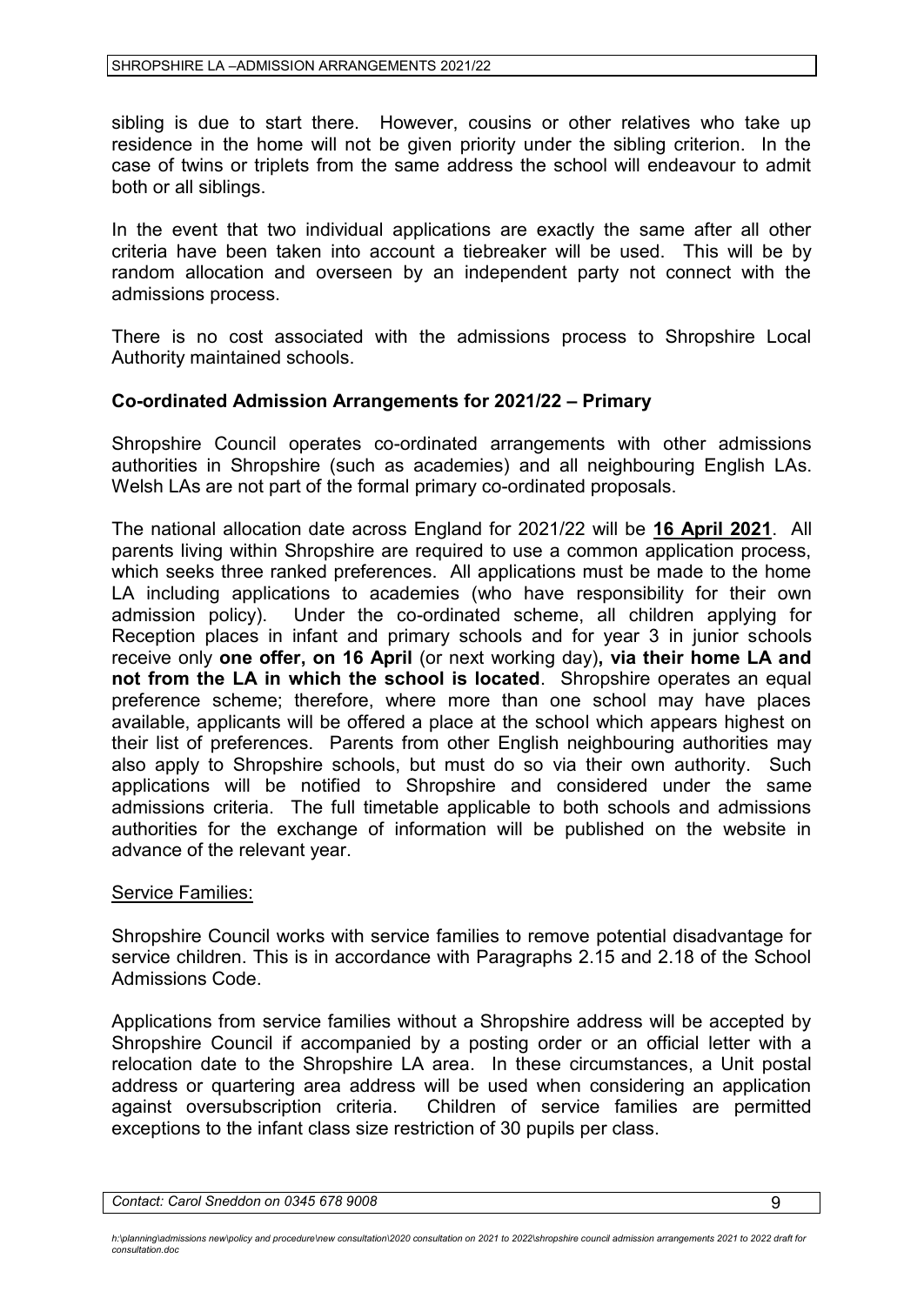If applications are received in time for inclusion in the main admissions round, no disadvantage will be incurred, and the application will be considered alongside all other applicants. If, due to the timing of a posting, the application is received too late to be considered for national offer day but the applicant would have been eligible for a place had the application been received on time, a place will be offered at the school. Where application is made for an oversubscribed school that is not the designated catchment school for the service address, it is likely that the application would be declined and parents would be informed of their right to appeal along with the offer of a place at the catchment school.

### Late Applications:

The online application facility will close at midnight on the closing date (15 January). If application forms are completed they must be returned to the child's primary school or direct to the LA by 15 January. It will not be possible to consider any late applications or changes to the original preferences where a school is oversubscribed, unless there are some exceptional circumstances, such as a house move or difficulties such as those caused by a family bereavement. Up until mid-March we shall endeavour to include such exceptions in the allocation process but no guarantees can be given. Any application received after mid-March will not be considered for over-subscribed schools but will be included on the waiting list after the allocation date, or if possible offered the nearest available Shropshire school to their home address.

### Applicants who do not receive an offer for any of their preferred schools:

The LA endeavours to accommodate as many first preferences as possible. However, where this cannot be achieved the LA will consider the applicant's second preference, giving it equal weighting to all other first preferences for that school. If the second preference is also unavailable, then the third preference will be considered in the same way as above. Where there are a small number of applicants resident within the county who do not receive any of their preferred schools, they will be offered a place at the nearest available school to their home address within the LA, however no free school transport will be offered unless the school offered is either the catchment area school or the nearest school to the home address and it is more than 2 miles distant.

#### Unsuccessful Applicants:

Where applicants cannot be offered their first preference they will be sent an appeal form. If they are not satisfied with the place offered they will be able to request an appeal and pending the appeal their name will be included on a waiting list. Applicants who no longer wish to accept places offered will also be asked to notify the LA of their intention to decline an offer by the response date and inform the LA of the educational arrangements they are making for their child. Applicants who were too late to be included in the main allocation process and were not able to be offered a school place will be included in the waiting list. The re-allocation of any vacancies to people on the waiting lists will commence at the beginning of May. Where a place becomes available the same oversubscription criteria will be used as applicable on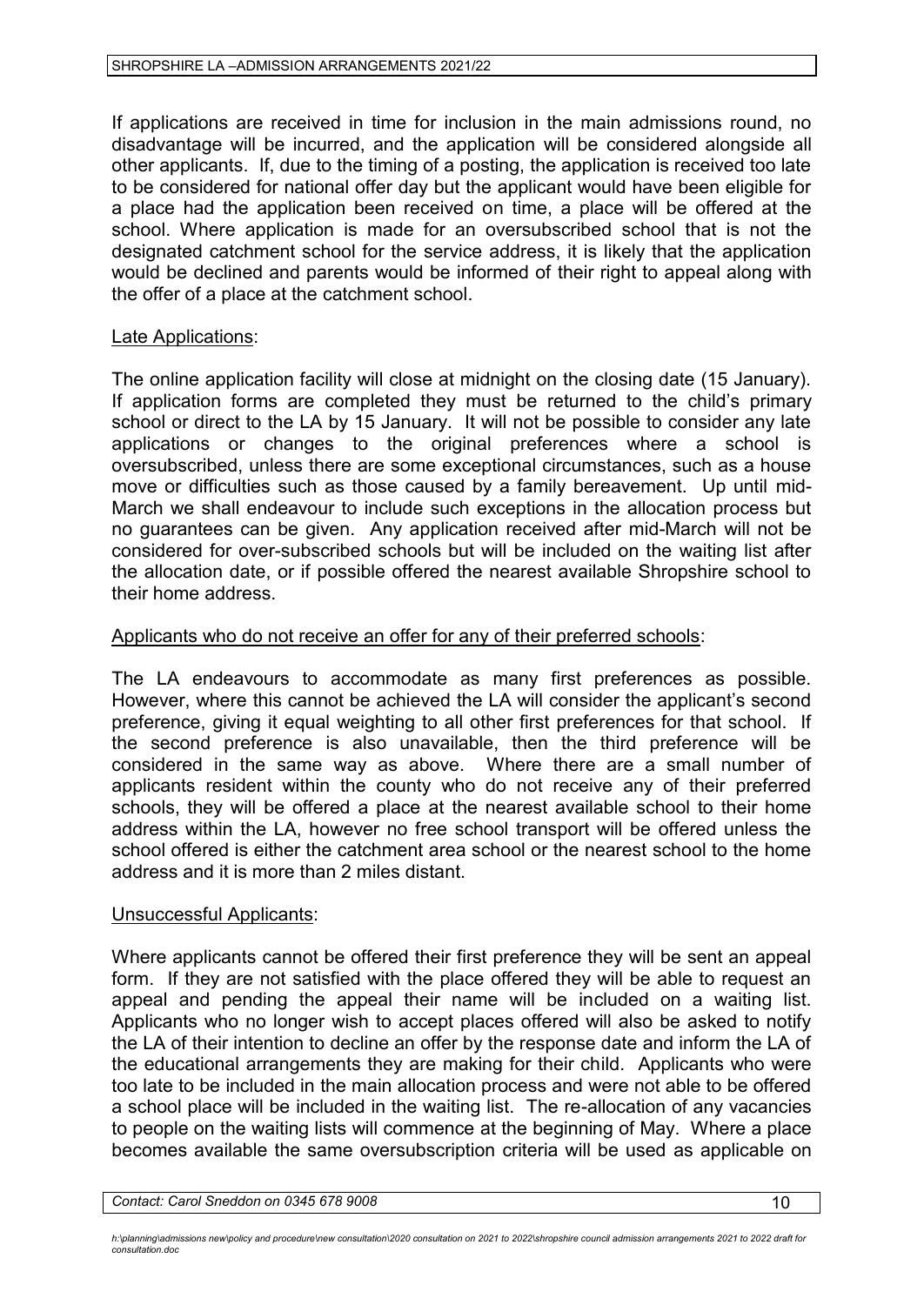Offer Day. Where applicants requesting an appeal are residents in a neighbouring authority, that authority will be informed if a place can be offered.

### Right of Appeal:

After the review, those on the waiting lists who cannot be offered a place can proceed to the appeal stage. Appeals will be heard by an independent panel within 40 school days. The decision of the panel is binding on all parties. Where appeals from parents resident in neighbouring authorities are upheld, the relevant LA will be informed.

### Waiting Lists:

After appeals, the waiting list, held in order of oversubscription criteria, continues to operate for the first term of the academic year of admission. The following parents will be automatically included on a waiting list, unless they specifically decline:

- Parents who have been unsuccessful at the main round of appeals for admission at the start of Reception (infant and primary schools) and year 3 (junior schools).
- Any new applicants for such places who have moved into the oversubscribed school's area subsequent to the date of appeals for these places.

If any vacancies arise, places will be offered to applicants included on the waiting list in strict accordance with normal published oversubscription criteria. If an offer of a place is refused, the name will be removed from the waiting list. At the end of first term of the academic year of admission, the local authority will cease to operate a waiting list. Any further new applications will be treated as mid-term admission applicants.

Fraudulent or Misleading Information

See page 12/13.

## **(2) Admission arrangements for school sixth forms**

Shropshire Council has delegated responsibility to maintained schools for admission to sixth forms. Individual policies are available on the schools' own websites and Shropshire Council's website www.shropshire.gov.uk/schooladmissions.

## **(3) Mid-term /In-year Admissions:**

Shropshire LA has delegated responsibility to schools for in-year admission applications (after first term of entry). Parents and carers can apply for a place for their child at any time to any school. The LA can inform parents of where places might be available but application should be made directly to the school on a midterm application form. Forms can be obtained from any Shropshire school, or

h:\planning\admissions new\policy and procedure\new consultation\2020 consultation on 2021 to 2022\shropshire council admission arrangements 2021 to 2022 draft for *consultation.doc*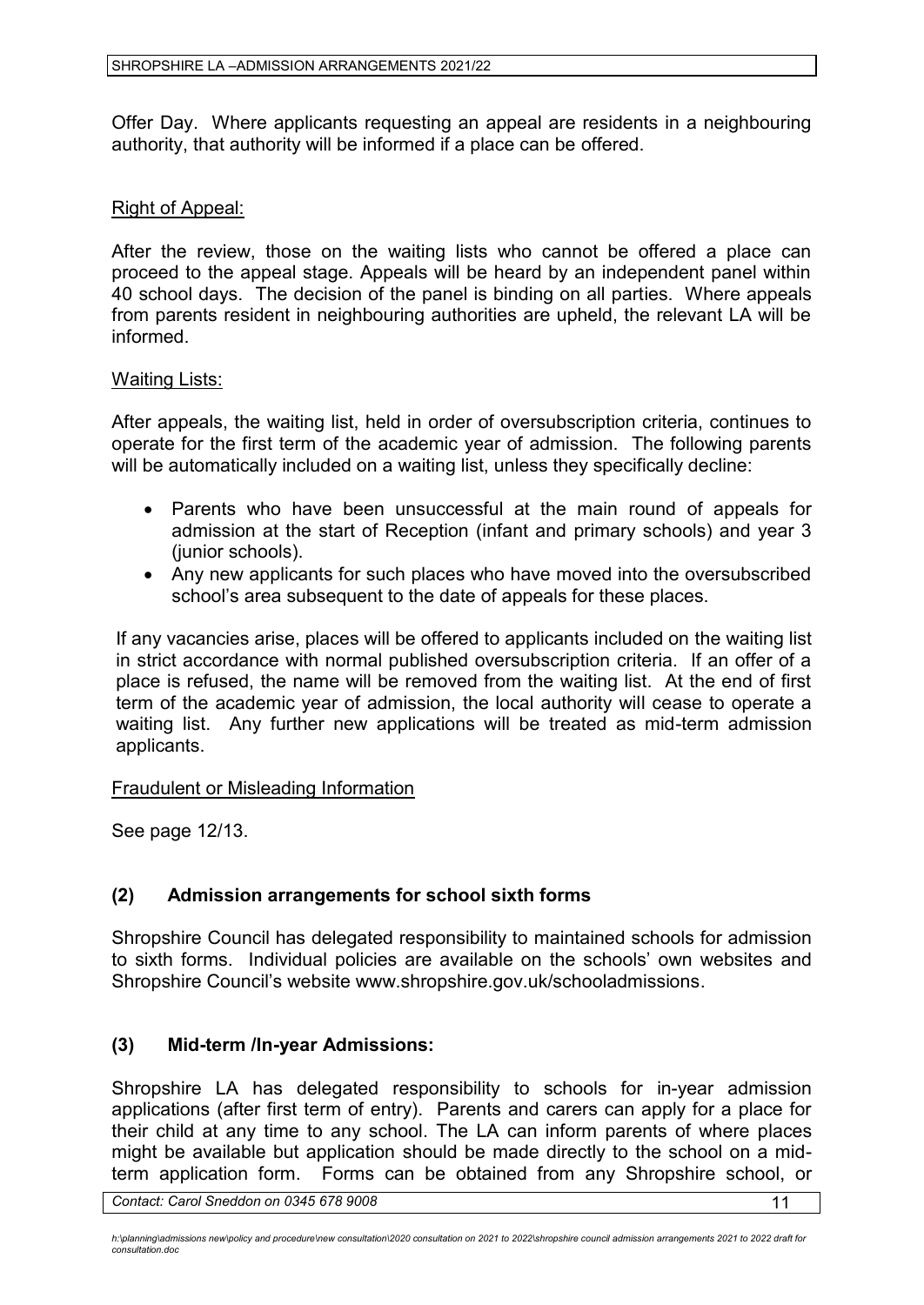printed from Shropshire Council's website (www.shropshire.gov.uk/admissions) or a hard copy can be sent by second class post from the School Admissions Team.

Schools must inform the LA of all applications received and their outcome to allow the LA to keep up to date figures on availability of places. If there are more applications than places available schools will apply the relevant oversubscription criteria. If refusing an application, an admission authority (such as academies and aided schools or the LA for community and controlled schools) must inform parents of their right to appeal against the refusal.

The governing body of a foundation or voluntary aided school may require parents who make an application to provide supplementary information in order to apply their own admissions policy. Where supplementary information is required it must be returned along with the application form so that all information can be considered by the relevant admissions authority.

Some applications may be considered under the Fair Access Protocol. Applications such as those from traveller families or from Forces applicants, who meet the criteria for consideration under this protocol, will be offered a place at a suitable school without delay.

## Appeals

Where applicants cannot be offered their preferred school they will be informed of the right to appeal. Where application is refused for an academy, the Academy Trust is responsible for arranging the admission appeal although they may ask another body to carry out some or all of the functions on their behalf. The earliest possible date for an appeal will be offered. Appeals are generally held on one day each month, and an appeal date must be offered within 30 schools days of the appeal being lodged, but generally it takes up to 4 weeks to set up an appeal. Where an appeal is upheld or where a parent is informed that the school has a place available, the pupil would be expected to commence at the school within 6 school weeks or by the start of the next half-term (whichever is the earliest) in which the place is offered, otherwise the offer of a place can be withdrawn by the admission authority. Mid-term or in-year admissions will not normally be accepted where this is for a place more than one half-term ahead. The only exception to this would be parents who are applying for a boarding place at Thomas Adams School and where parents are going abroad so that it may be necessary to make arrangements early in the academic year.

## Fraudulent or Misleading Information

All applicants are required to give correct information about the genuine residential address of the child, which is normally expected to be with the parent/carer who has care of the child for the majority of the time (that is, school time during the week in term time). In cases of equal shared care, the recipient of Child Benefit will be the deciding factor. When someone owns a property and comes to live with a relation, the substantive home address will be used to allocate a place and not that of the relation. Trial separation may not be accepted as proof of a permanent move. Addresses may be checked when deemed necessary, especially for oversubscribed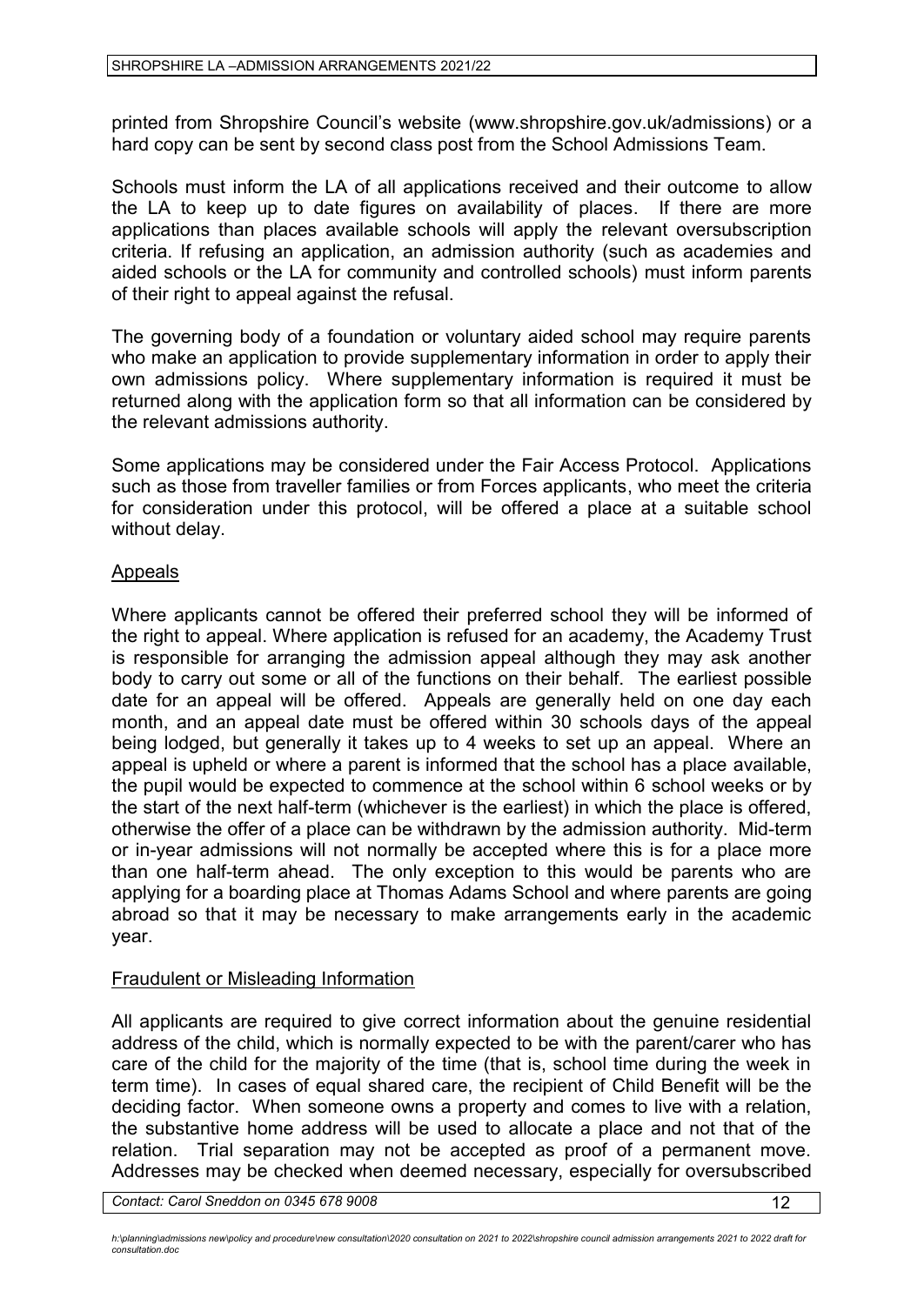schools. Parents/carers might be required to provide evidence that the residential address is genuine and council tax records may be verified. On occasions a home visit may be made by an officer from the Local Authority. Where a house move is made, applicants are required to produce written confirmation from their solicitor that contracts have been exchanged or provide a copy of a signed tenancy agreement for a minimum period of 6 months. Short-term tenancy agreements may not be acceptable where the substantive parental address has not been sold at the time of allocation. Where any information regarding a home address is found to be fraudulent or misleading the Local Authority has the right to withdraw the offer of a school place even if the child has been admitted to the school.

## **(4) Changes to Published Admission Numbers 2021/22**

Current admission numbers are shown in the Parents' Guide to Education in Shropshire 2020/21 booklet and changes for 2021/22 are listed below.

Admission authorities are not required to consult where they propose to increase a Published Admission Number (PAN). Increases to PAN are therefore given purely for information and are not subject to consultation.

Where a reduction is proposed to published admission numbers, the admission authority must consult on their admission arrangements in entirety. There is only one proposal to reduce the PAN for a Shropshire community and voluntary controlled school.

| <b>Proposed Reduction in PAN</b>                   | <b>School</b><br><b>Type</b> | <b>Existing</b><br><b>PAN</b> | <b>Proposed</b><br><b>New PAN</b> | $+ 1 -$ |
|----------------------------------------------------|------------------------------|-------------------------------|-----------------------------------|---------|
| St. Lawrence CE Primary<br>School, Church Stretton | Voluntary<br>Controlled      | 36                            | 34                                | -2      |

Increases to PANs have been notified as follows:

| <b>Increase in PAN</b> | <b>School</b><br>Type | <b>Existing</b><br><b>PAN</b> | <b>New PAN</b> | $+ 1 -$ |
|------------------------|-----------------------|-------------------------------|----------------|---------|
| Shifnal Primary School | Community             | 46                            | 50             | +4      |

## **(5) Catchment Area Changes**

No changes are currently proposed to catchment areas.

Appendices Feeder-linked primary schools Timetable

**Contact: Carol Sneddon on 0345 678 9008** 13

h:\planning\admissions new\policy and procedure\new consultation\2020 consultation on 2021 to 2022\shropshire council admission arrangements 2021 to 2022 draft for *consultation.doc*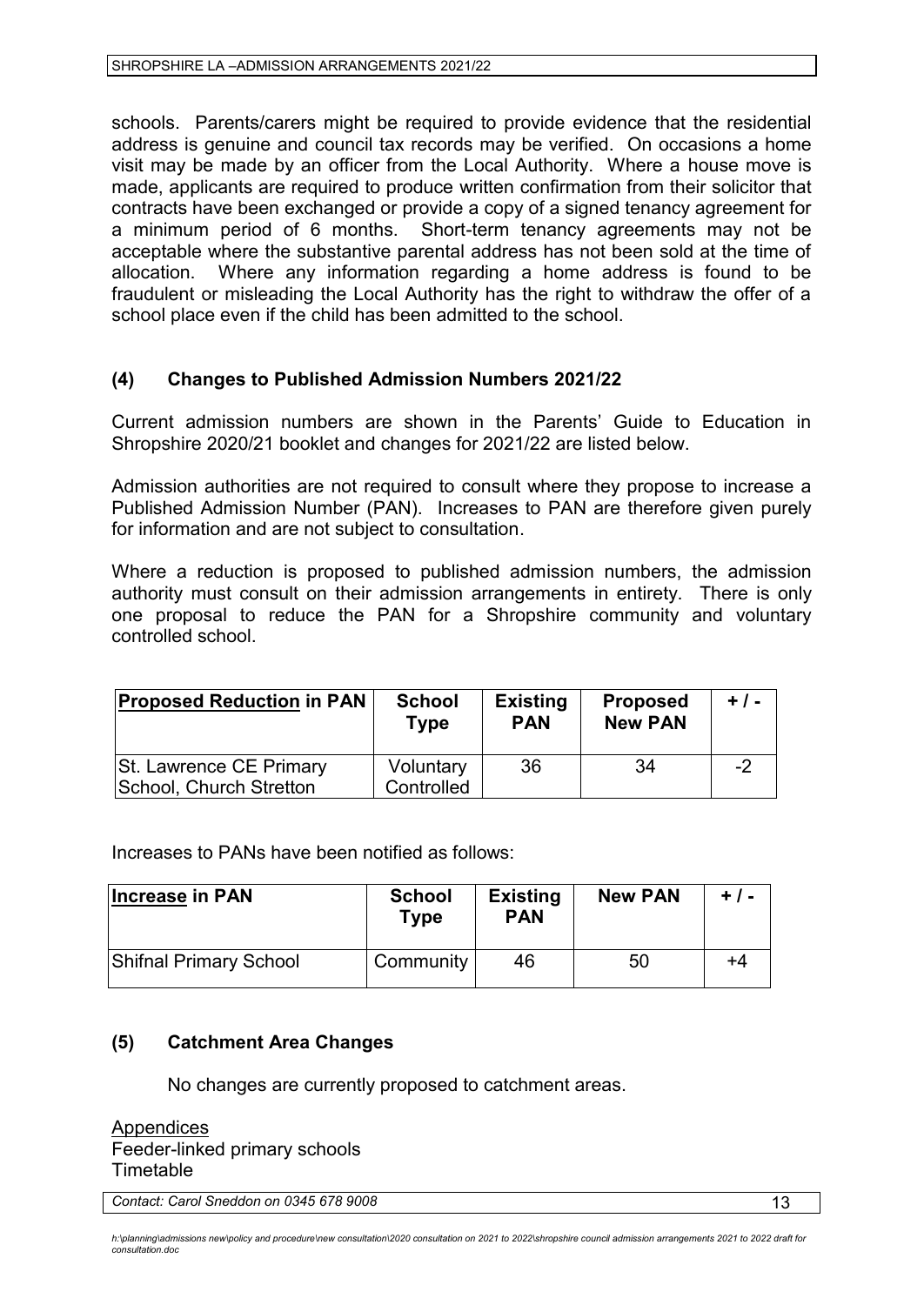## **FEEDER LINKED PRIMARY SCHOOLS BY SECONDARY SCHOOL**

| <b>North Shropshire</b> |                                                                                                                                                                                                                                                                                                     | <b>South Shropshire</b>   |                                                                                                                                                                                                     |
|-------------------------|-----------------------------------------------------------------------------------------------------------------------------------------------------------------------------------------------------------------------------------------------------------------------------------------------------|---------------------------|-----------------------------------------------------------------------------------------------------------------------------------------------------------------------------------------------------|
| Corbet                  | Baschurch CE Aided Primary<br>Bicton C E (Controlled) Primary<br>Bomere Heath CE (Controlled) Primary<br>Kinnerley C E (Controlled) Primary<br>Myddle C E Primary<br>Nesscliffe, St. Andrew's C E (Voluntary Controlled) Primary                                                                    | <b>Bridgnorth Endowed</b> | Bridgnorth, St. John's Catholic Primary<br>Bridgnorth, St. Leonard's C.E. Primary<br>Brown Clee C E Primary<br>Morville C E Primary<br>Worfield Endowed C.E. Primary                                |
|                         | Ruyton-XI-Towns, St. John The Baptist C E Primary<br>West Felton C E (Controlled) Primary<br>Weston Lullingfield C E (Controlled) Primary                                                                                                                                                           | <b>Church Stretton</b>    | Church Stretton, St. Lawrence C.E. Primary<br>Condover CE Primary<br>Dorrington, St Edward's C E Primary<br>Longnor C E Primary                                                                     |
| Grove                   | Adderley C.E. Primary<br><b>Buntingsdale Primary</b>                                                                                                                                                                                                                                                |                           | Rushbury C E Primary<br>Wistanstow C E Primary                                                                                                                                                      |
|                         | <b>Cheswardine Primary</b><br>Hinstock Primary<br><b>Hodnet Primary</b><br>Market Drayton Junior<br>Market Drayton, Longlands Primary<br>Moreton Say C E (Controlled) Primary<br>Norton-In-Hales C E (Voluntary Controlled) Primary<br>Stoke On Tem Primary                                         | <b>Community College</b>  | <b>Bishop's Castle Primary</b><br>Chirbury C E (Voluntary Controlled) Primary<br>Clun, St George's C E<br>Clunbury C E Primary<br>Lydbury North C E Primary<br>Newcastle Primary<br>Norbury Primary |
|                         | <b>Woore Primary</b>                                                                                                                                                                                                                                                                                | Idsall                    | Albrighton Primary                                                                                                                                                                                  |
| Lakelands               | Cockshutt CE (Controlled) Primary<br>Criftins C E (Controlled) Primary<br><b>Ellesmere Primary</b><br>Welshampton C E Primary                                                                                                                                                                       |                           | Albrighton, St Mary's CE (Controlled) Primary<br>Beckbury CE (Controlled) Primary<br>Sheriffhales Primary<br>Shifnal Primary<br>Shifnal, St. Andrew's C E Primary                                   |
| <b>Marches</b>          | Bryn Offa C E (Controlled) Primary<br>Morda C E (Voluntary Controlled)<br>Owestry, Holy Trinity Primary<br>Oswestry, Our Lady & St Oswald's Catholic Primary<br>Oswestry, The Meadows Primary<br>Oswestry, Woodside Primary<br>Trefonen C E (Controlled) Primary<br>Whittington C E (Aided) Primary | Lacon Childe              | <b>Bayton Primary School</b><br><b>Burford CE Primary</b><br>Clee Hill Community Primary<br>Cleobury Mortimer Primary<br>Farlow C E Primary<br>Kinlet C E Primary<br>Stottesden C E Primary         |
| <b>St Martins</b>       | Gobowen Primary                                                                                                                                                                                                                                                                                     | Ludlow                    | <b>Bitterley CE Primary</b>                                                                                                                                                                         |
|                         | Selattyn C E Primary<br><b>Weston Rhyn Primary</b>                                                                                                                                                                                                                                                  |                           | Bishop Hooper, Primay<br>Bucknell, St Mary's CE Primary<br>Corvedale C E Primary                                                                                                                    |
| Sir John Talbot's       | Lower Heath C E (Controlled) Primary<br>Prees C E (Controlled) Primary<br>Tilstock C E (Controlled) Primary<br>Whitchurch C.E. (Controlled) Junior                                                                                                                                                  |                           | <b>Ludlow Junior</b><br>Ludlow, St. Laurence C E Primary<br>Onny C E Primary<br><b>Stokesay Primary</b>                                                                                             |
| <b>Thomas Adams</b>     | Clive C E (Controlled) Primary<br>Hadnall C E (Controlled) Primary<br>Newtown C E Primary<br>Shawbury, St. Mary's C E Primary<br>Wem, St Peters C E (Controlled) Primary<br>M/hivall C E (Controlled) Primary                                                                                       | <b>Mary Webb</b>          | Hanwood St Thomas & St Anne CE Primary<br>Longden CE (Aided) Primary<br>Minsterley Primary<br>Pontesbury CE Primary<br>Stiperstones CE Primary<br>Trinity CE Drimon                                 |

|                                                                                                                                                                                                                                                                                     | souui siiropsiille        |                                                                                                                                                                                                                                               |
|-------------------------------------------------------------------------------------------------------------------------------------------------------------------------------------------------------------------------------------------------------------------------------------|---------------------------|-----------------------------------------------------------------------------------------------------------------------------------------------------------------------------------------------------------------------------------------------|
| <b>Baschurch CE Aided Primary</b><br>Bicton C E (Controlled) Primary<br>Bomere Heath CE (Controlled) Primary<br>Kinnerley C E (Controlled) Primary<br>Myddle C E Primary<br>Nesscliffe, St. Andrew's C E (Voluntary Controlled) Primary                                             | <b>Bridgnorth Endowed</b> | Bridgnorth, St. John's Catholic Primary<br>Bridgnorth, St. Leonard's C.E. Primary<br>Brown Clee C E Primary<br>Morville C E Primary<br>Worfield Endowed C.E. Primary                                                                          |
| Ruyton-XI-Towns, St. John The Baptist C E Primary<br>West Felton C E (Controlled) Primary<br>Weston Lullingfield C E (Controlled) Primary<br>Adderley C.E. Primary<br><b>Buntingsdale Primary</b>                                                                                   | <b>Church Stretton</b>    | Church Stretton, St. Lawrence C.E. Primary<br>Condover CE Primary<br>Dorrington, St Edward's C E Primary<br>Longnor C E Primary<br>Rushbury C E Primary<br>Wistanstow C E Primary                                                             |
| Cheswardine Primary<br><b>Hinstock Primary</b><br><b>Hodnet Primary</b><br>Market Drayton Junior<br>Market Drayton, Longlands Primary<br>Moreton Say C E (Controlled) Primary<br>Norton-In-Hales C E (Voluntary Controlled) Primary<br>Stoke On Tem Primary<br><b>Woore Primary</b> | <b>Community College</b>  | <b>Bishop's Castle Primary</b><br>Chirbury C E (Voluntary Controlled) Primary<br>Clun, St George's C E<br>Clunbury C E Primary<br>Lydbury North C E Primary<br>Newcastle Primary<br>Norbury Primary                                           |
| Cockshutt CE (Controlled) Primary<br>Criftins C E (Controlled) Primary<br><b>Ellesmere Primary</b><br>Welshampton C E Primary<br>Bryn Offa C E (Controlled) Primary                                                                                                                 | Idsall                    | Albrighton Primary<br>Albrighton, St Mary's CE (Controlled) Primary<br>Beckbury CE (Controlled) Primary<br>Sheriffhales Primary<br>Shifnal Primary<br>Shifnal, St. Andrew's C E Primary                                                       |
| Morda C E (Voluntary Controlled)<br>Owestry, Holy Trinity Primary<br>Oswestry, Our Lady & St Oswald's Catholic Primary<br>Oswestry, The Meadows Primary<br>Oswestry, Woodside Primary<br>Trefonen C E (Controlled) Primary<br>Whittington C E (Aided) Primary                       | Lacon Childe              | <b>Bayton Primary School</b><br><b>Burford CE Primary</b><br>Clee Hill Community Primary<br>Cleobury Mortimer Primary<br>Farlow C E Primary<br>Kinlet C E Primary<br>Stottesden C E Primary                                                   |
| Gobowen Primary<br>Selattyn C E Primary<br><b>Weston Rhyn Primary</b><br>Lower Heath C E (Controlled) Primary<br>Prees C E (Controlled) Primary<br>Tilstock C E (Controlled) Primary<br>Whitchurch C.E. (Controlled) Junior                                                         | Ludlow                    | <b>Bitterley CE Primary</b><br>Bishop Hooper, Primay<br>Bucknell, St Mary's CE Primary<br>Corvedale C E Primary<br><b>Ludlow Junior</b><br>Ludlow, St. Laurence C E Primary<br>Onny C E Primary<br><b>Stokesay Primary</b>                    |
| Clive C E (Controlled) Primary<br>Hadnall C E (Controlled) Primary<br>Newtown C E Primary<br>Shawbury, St. Mary's C E Primary<br>Wem, St Peters C E (Controlled) Primary<br>Whixall C E (Controlled) Primary                                                                        | <b>Mary Webb</b>          | Hanwood St Thomas & St Anne CE Primary<br>Longden CE (Aided) Primary<br>Minsterley Primary<br>Pontesbury CE Primary<br><b>Stiperstones CE Primary</b><br>Trinity CE Primary<br>Longmountain CE Primary                                        |
|                                                                                                                                                                                                                                                                                     | <b>Oldbury Wells</b>      | Alveley Primary<br>Bridgnorth, Castlefields Primary<br>Bridgnorth, St. Mary's Bluecoat CE Primary<br>Claverley C E Primary<br><b>Highley Primary</b>                                                                                          |
|                                                                                                                                                                                                                                                                                     | <b>William Brookes</b>    | Barrow 1618 CE Free School<br><b>Brockton CE Primary</b><br><b>Broseley C E Primary</b><br>Broseley, John Wilkinson Primary<br><b>Buildwas Primary</b><br>Church Preen Primary<br>Cressage, Christ Church C E Primary<br>Much Wenlock Primary |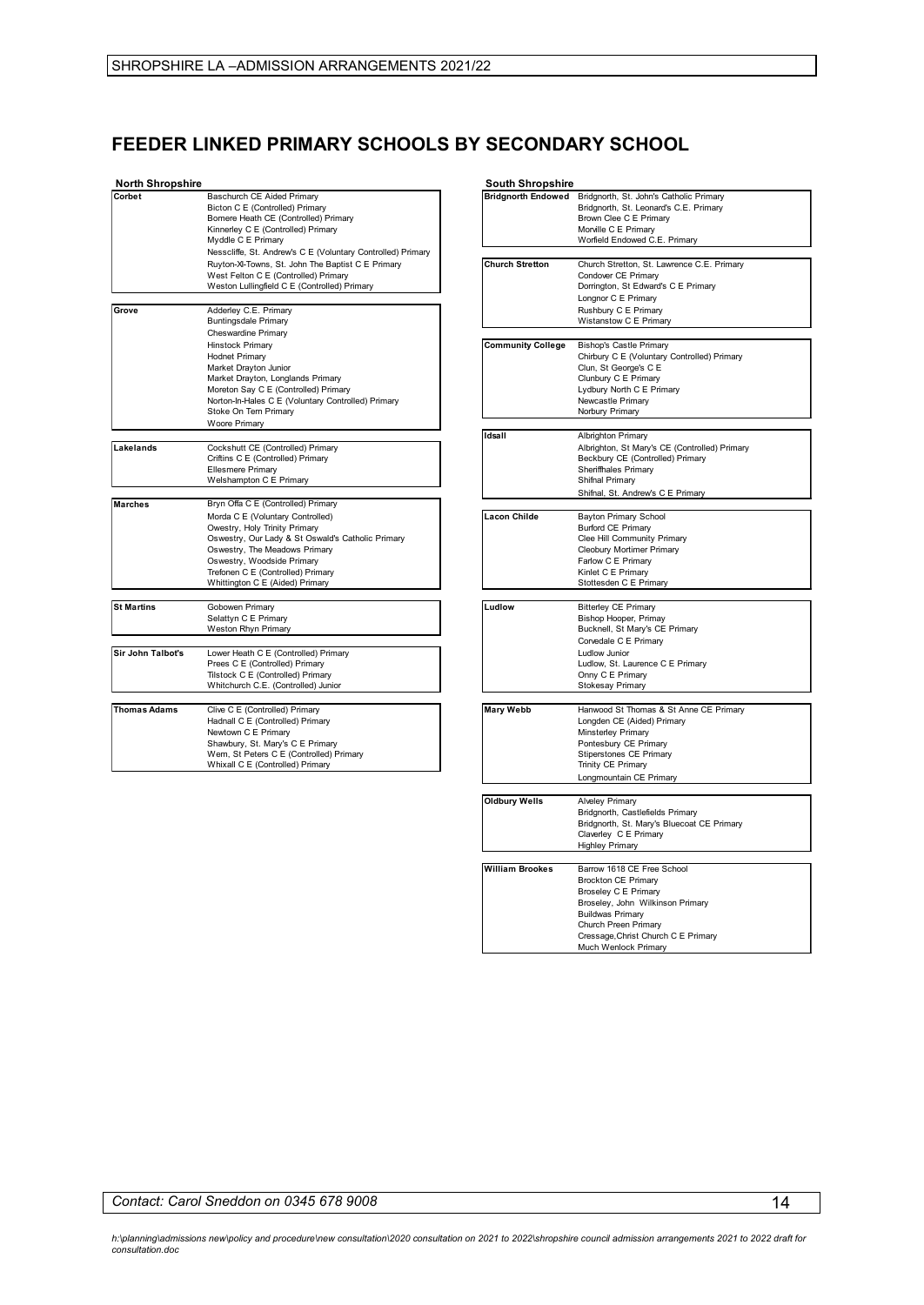# **SHROPSHIRE COUNCIL TIMETABLE FOR ADMISSIONS PROCESS FOR ADMISSION TO SCHOOL IN 2020/21**

| <b>DETERMINATION YEAR (2019/20)</b> |                                                                                                                                        |                                                                                                 |  |
|-------------------------------------|----------------------------------------------------------------------------------------------------------------------------------------|-------------------------------------------------------------------------------------------------|--|
| November 2019 - 31 January 2020     | Consultation on proposed admission arrangements                                                                                        |                                                                                                 |  |
| By 28 February 2020                 | Admission arrangements must be determined                                                                                              |                                                                                                 |  |
| By 15 March 2020                    | Admission arrangements to be published on website                                                                                      |                                                                                                 |  |
| 15 May 2020                         | Deadline for objections to Schools Adjudicator                                                                                         |                                                                                                 |  |
|                                     |                                                                                                                                        |                                                                                                 |  |
|                                     | <b>OFFER YEAR (2020/21)</b>                                                                                                            |                                                                                                 |  |
|                                     | <b>Secondary</b>                                                                                                                       | <b>Primary</b>                                                                                  |  |
| By 12 September 2020                | Parents' Guide must be published. Online application facility made available.                                                          |                                                                                                 |  |
|                                     |                                                                                                                                        | LA distributes application information via schools to Year 2 and Year 6 pupils. LA also informs |  |
|                                     | neighbouring LAs of their residents attending Shropshire schools.                                                                      |                                                                                                 |  |
| September/October 2020              | Open evenings held                                                                                                                     |                                                                                                 |  |
| October 2020                        |                                                                                                                                        | LA distributes information to potential Reception                                               |  |
|                                     | applicants via post.                                                                                                                   |                                                                                                 |  |
| 31 October 2020                     | Closing date for secondary applications.                                                                                               |                                                                                                 |  |
|                                     | After this date any further applications will be                                                                                       |                                                                                                 |  |
|                                     | deemed late unless exceptional circumstances.                                                                                          |                                                                                                 |  |
| Week beginning 8 November 2020      | LA sends application details to other LAs and                                                                                          |                                                                                                 |  |
|                                     | then to other Shropshire admission authority                                                                                           |                                                                                                 |  |
|                                     | schools for consideration.                                                                                                             |                                                                                                 |  |
| 2 January 2021 onwards              | Shropshire admission authority schools inform                                                                                          |                                                                                                 |  |
|                                     | LA of application ranking.                                                                                                             |                                                                                                 |  |
| Week beginning 10 January 2021      | First exchange of results shared between LAs.                                                                                          |                                                                                                 |  |
| <b>15 January 2021</b>              | Closing date for Reception and Year 3 (Junior                                                                                          |                                                                                                 |  |
|                                     |                                                                                                                                        | <b>Schools) applications.</b> After this date any further                                       |  |
|                                     |                                                                                                                                        | applications will be deemed to be late unless there                                             |  |
|                                     |                                                                                                                                        | are exceptional circumstances.                                                                  |  |
| Week beginning 24 January 2021      | Provisional offers exchanged between LAs.                                                                                              | LA sends application details to neighbouring LAs                                                |  |
| 7 February 2021                     | Second cycle of results shared. From this date                                                                                         |                                                                                                 |  |
|                                     | no exceptional late applications can be<br>considered until after the allocation date.                                                 |                                                                                                 |  |
| 14-18 February 2021                 |                                                                                                                                        |                                                                                                 |  |
|                                     | LA sends application details to other Shropshire<br>Final offers exchanged with other LAs.<br>admission authorities for consideration. |                                                                                                 |  |
| 21 February 2021                    | Shropshire Primary and Secondary schools                                                                                               |                                                                                                 |  |
|                                     | given preliminary list of allocations.                                                                                                 |                                                                                                 |  |
|                                     |                                                                                                                                        |                                                                                                 |  |

**Contact: Carol Sneddon on 0345 678 9008** 15

*h:\planning\admissions new\policy and procedure\new consultation\2020 consultation on 2021 to 2022\shropshire council admission arrangements 2021 to 2022 draft for consultation.doc*